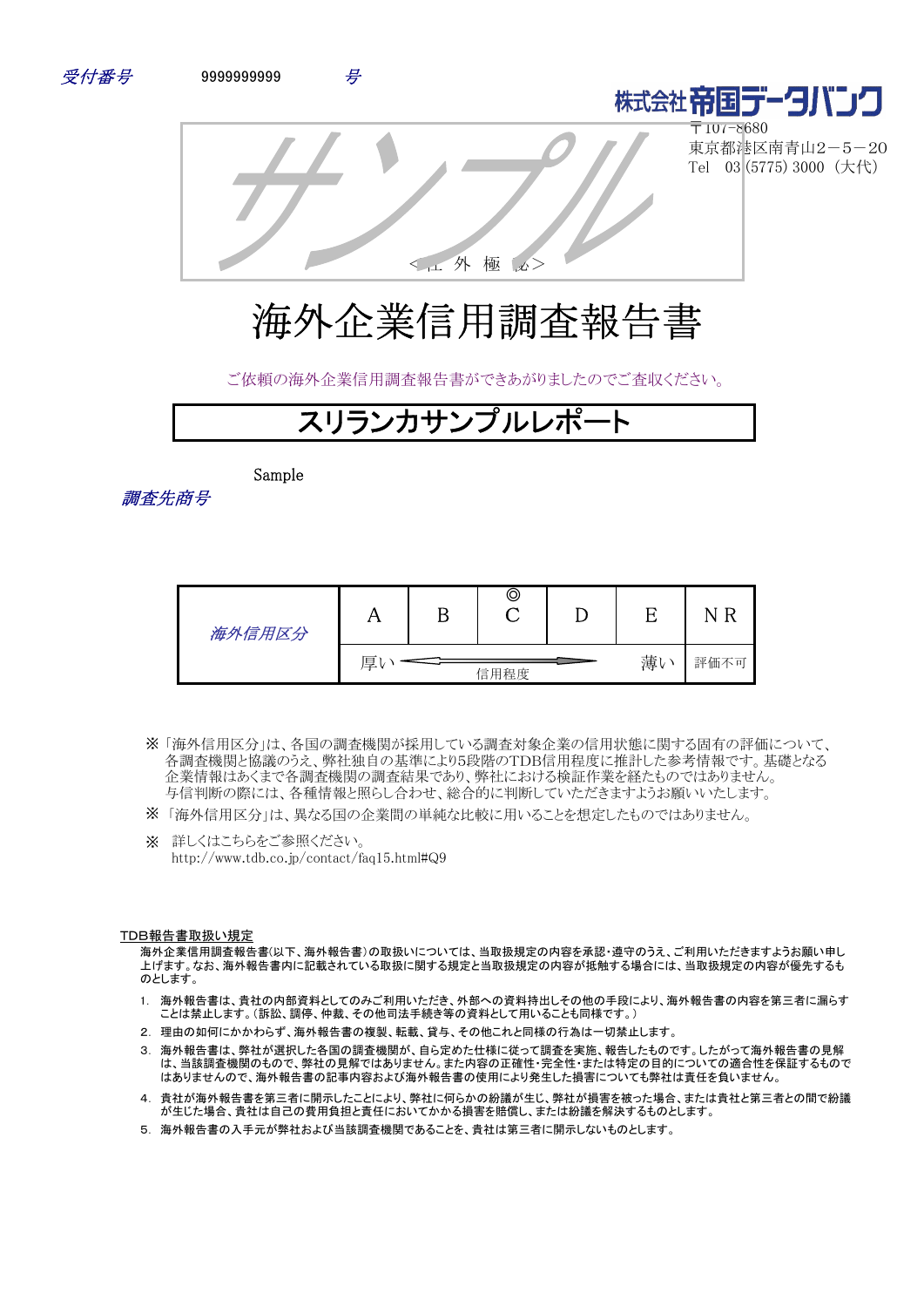#### **XXXX Company Ltd Sri Lanka**

### **REPORT INFORMATION**

| Prepared By      | <b>YYYY</b>              | Your Order/Ref. | 201817984                 |
|------------------|--------------------------|-----------------|---------------------------|
| Prepared For     | Teikoku Databank Ltd     | Type of Report  | Level 2 - Standard Report |
| Requested For    | XXXX Co. Ltd             | Speed           | Flash                     |
| Prepared On      | XXXX Company Ltd         | Supplied on     | September 28, 2018        |
| Inquired Address | ABCD, Colombo, Sri Lanka |                 |                           |

| Your Order/Ref. | 201817984                |
|-----------------|--------------------------|
| Type of Report  | Level 2 - Standard Repor |
| <b>Speed</b>    | Flash                    |
| Supplied on     | September 28, 2018       |

### **XXXX COMPANY LTD**

| Previous Name(s)                 | PQRS Company Ltd (Date of Name Change: 25-Apr-2012) |
|----------------------------------|-----------------------------------------------------|
| Regd./Business<br><b>Address</b> | ABCD, Colombo 4, Sri Lanka                          |
| Phone                            | $+94$ 11 12345698                                   |
| Email                            | $info(\omega)$ xxxx.com                             |
| Website                          | www.xxxx.lk                                         |
| Location                         | Commercial                                          |
| <b>Status</b>                    | Owned                                               |

#### **Executive Summary**

| <b>Report ID</b>                 | 521498                                                                                 | <b>Stated Capital</b> | <b>LKR</b>  | <b>XXXX</b> 474     |
|----------------------------------|----------------------------------------------------------------------------------------|-----------------------|-------------|---------------------|
| <b>Company Name</b>              | <b>XXXX Company Ltd</b>                                                                | Net worth             | <b>LKR</b>  | <b>XXXX</b> 490     |
| <b>Company Status</b>            | Active                                                                                 | Turnover/Sales        | <b>LKR</b>  | <b>XXXX 703 380</b> |
| Legal Form                       | <b>Limited Company</b>                                                                 | Profit After Tax      | <b>LKR</b>  | <b>XXXX</b> 780     |
| Regd./Formation Date             | 12-Jul-1968                                                                            | <b>FY Ended</b>       | 31-Mar-2018 |                     |
| Incorporation No.                | PB <sub>11</sub> XC                                                                    |                       |             |                     |
| Previous Incorporation<br>No.    | PVS/PBS 19XX40                                                                         |                       |             |                     |
| Previous<br>Regd./Formation Date | 12-Jul-1968                                                                            |                       |             |                     |
| Previous Regd./Date<br>Of Change | 26-Dec-2007                                                                            |                       |             |                     |
| No. of Employees                 | 1000                                                                                   |                       |             |                     |
| <b>Business Activity</b>         | <b>Financial Institution</b>                                                           |                       |             |                     |
| SIC Code(s)                      | 65239 - Financial intermediation not elsewhere classified                              |                       |             |                     |
| <b>NACE Code(s)</b>              | 6499 - Other financial service activities, except insurance and pension funding n.e.c. |                       |             |                     |

**Financial Summary**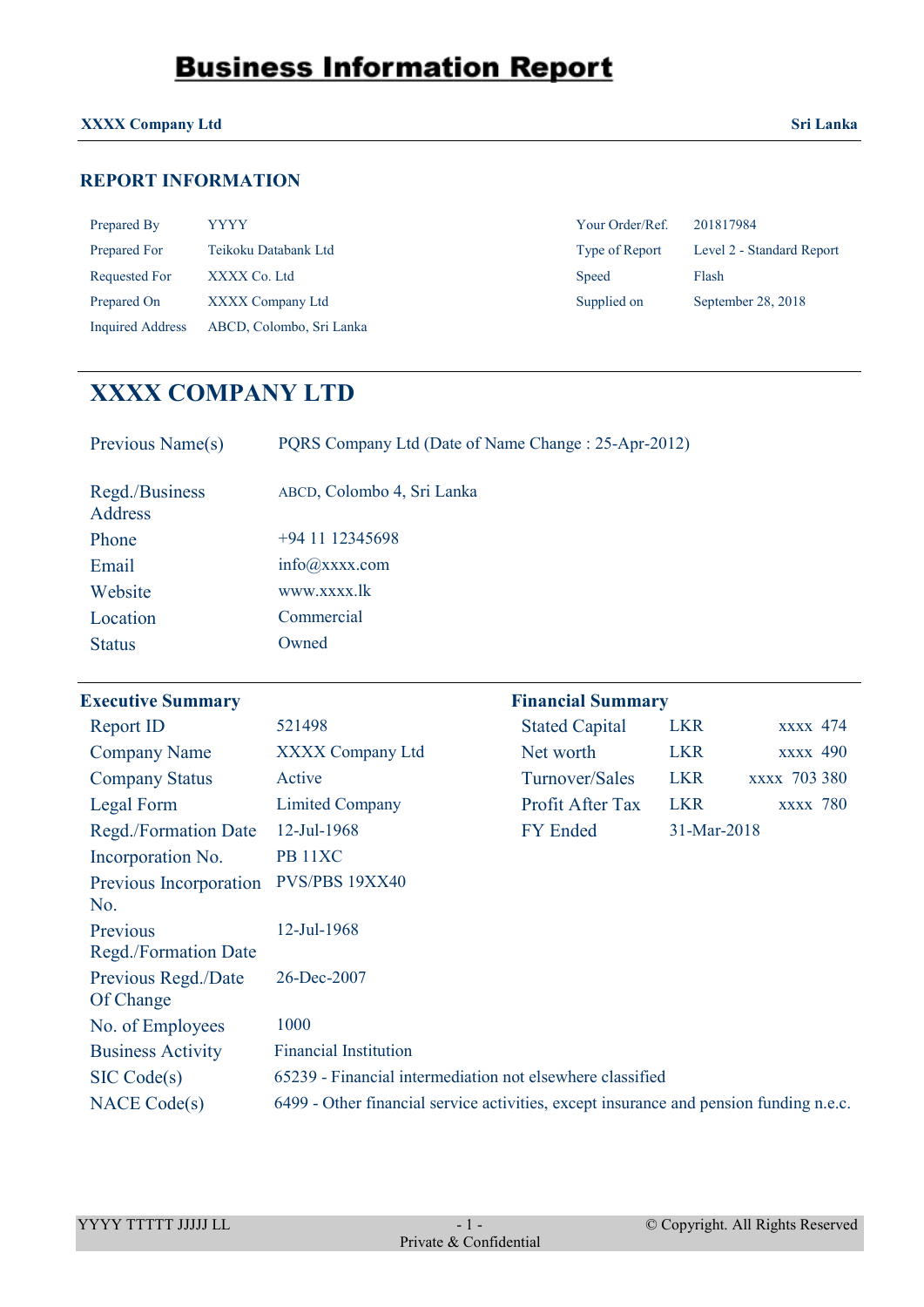**Notes** \* We interviewed Mr. xxxxx Somasekara, Executive on 94-111236589. He has shared the relevant company information with us.

> \* The correct and complete inquired name and inquired address of the subject is mentioned above.

#### **Credit Recommendation**

#### **Credit Rating Guide**

| <b>Credit Rating</b> |                                                                                                             |
|----------------------|-------------------------------------------------------------------------------------------------------------|
| <b>Credit Score</b>  | 51                                                                                                          |
| Credit Limit         | <b>USD 284000</b>                                                                                           |
| Comments             | Recommendation is largely based on subject's<br>operation base, longevity and financial state<br>of affairs |

| <b>Credit</b><br><b>Rating</b> | <b>Credit</b><br><b>Score</b> | <b>Explanation</b>   |
|--------------------------------|-------------------------------|----------------------|
| $A+$                           | $81 - 100$                    | Low Risk             |
| A                              | $61 - 80$                     | <b>Moderate Risk</b> |
| B                              | $40 - 60$                     | <b>Medium Risk</b>   |
| C                              | $21 - 39$                     | Medium High Risk     |
| D                              | $1 - 20$                      | <b>High Risk</b>     |
| NR                             |                               | No Rating            |

#### **Capital Structure / Ownership**

Stated Capital LKR xxxx 474

#### **Shareholding Structure / Major Shareholder(s) (As per given below)**

| <b>Name</b>            | <b>No. of Shares</b> | Holding $(\% )$ |
|------------------------|----------------------|-----------------|
| Xxxx Colombo PLC       | xxx 728 977          | 91.91           |
| Xxxx Iong              | xxx 115 757          | 3.86            |
| Xxxx Ltd               | xxx 000 000          | 2.21            |
| Xxxx Corporation Ltd   | xxx 073 583          | 1.15            |
| Xxxx Holding Ltd       | xxx 863 278          | 0.23            |
| Xxxx (Pvt) Ltd         | xxx 187 544          | 0.18            |
| Xxxx Kumar             | xxx 360 000          | 0.11            |
| Xxxx (Pvt) Ltd         | xxx 237 190          | 0.10            |
| Xxxx (Ceylon)(Pvt) Ltd | xxx 237 190          | 0.10            |
| Xxxx Muder             | xxx 182 955          | 0.10            |
| Xxxx Atukorala         | <b>xxx 000</b>       | 0.04            |
| <b>TOTAL</b>           | <b>XXXX</b> 474      | 100.00          |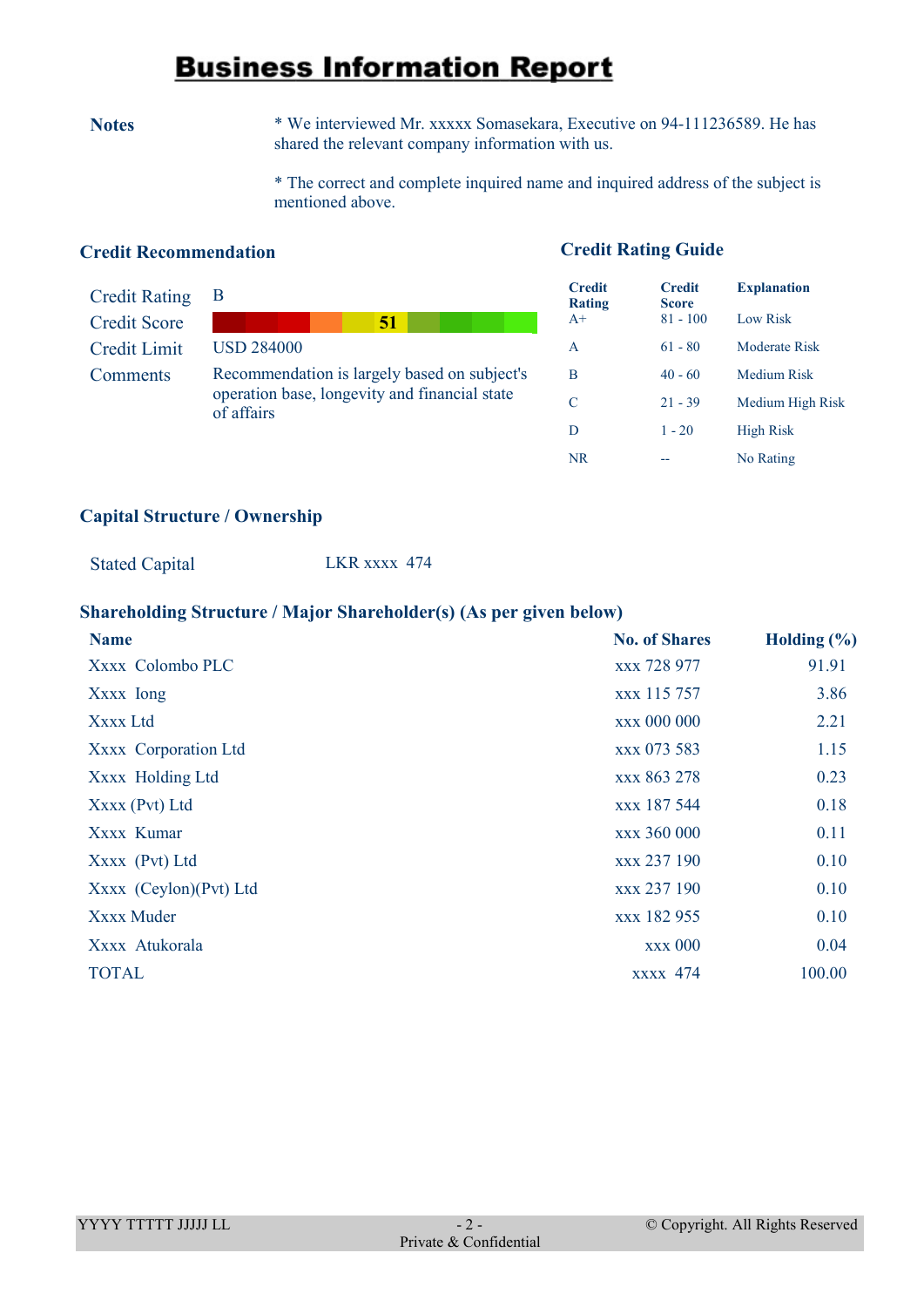#### **Background of Shareholder(s)**

| $\mathbf{1}$   | <b>Name</b>    | Xxxx Colombo PLC                                                                       |
|----------------|----------------|----------------------------------------------------------------------------------------|
|                | <b>Address</b> | No 64, Galle Road, Colombo 3                                                           |
| $\overline{2}$ | <b>Name</b>    | Xxxx Ltd                                                                               |
|                | <b>Address</b> | C/O Cim Fund Services Ltd, 33, Edith Cavell Street Part Louis, Maruritius              |
| $\overline{3}$ | <b>Name</b>    | Xxxx (Pvt) Ltd                                                                         |
|                | Address        | 140, Vauxhall Street, Colombo 2                                                        |
| 4              | <b>Name</b>    | Xxxx (Pvt) Ltd                                                                         |
|                | <b>Address</b> | 18/1, Lillie Street, Colombo 2                                                         |
| 5              | <b>Name</b>    | Xxxx Corporation Ltd                                                                   |
|                | <b>Address</b> | 140, Vauxhall Street, Colombo 2                                                        |
| 6              | <b>Name</b>    | Xxxx Atukorala                                                                         |
|                | Address        | No 42/1, Horton Place, Colombo 7                                                       |
| $\overline{7}$ | <b>Name</b>    | Xxxx Kumar                                                                             |
|                | <b>Address</b> | 121, Somerset House, 12th Floor, 61G, Off B Desai Road, Breach Candy, Mumbai<br>400026 |
| 8              | <b>Name</b>    | Xxxx (Ceylon)(Pvt) Ltd                                                                 |
|                | Address        | 140, Vauxhall Street, Colombo 2                                                        |
| 9              | <b>Name</b>    | Xxxx Holding Ltd                                                                       |
|                | <b>Address</b> | P.O.Box CB 12751, Nassau, New Providence, Bhamas                                       |
| 10             | <b>Name</b>    | Xxxx Muder                                                                             |
|                | <b>Address</b> | 68/1, Dawson Street, Colombo 2                                                         |
| 11             | <b>Name</b>    | Xxxx Iong                                                                              |
|                | Address        | ATP Blk3, Queens Road, No 3-165, Singapore 260003                                      |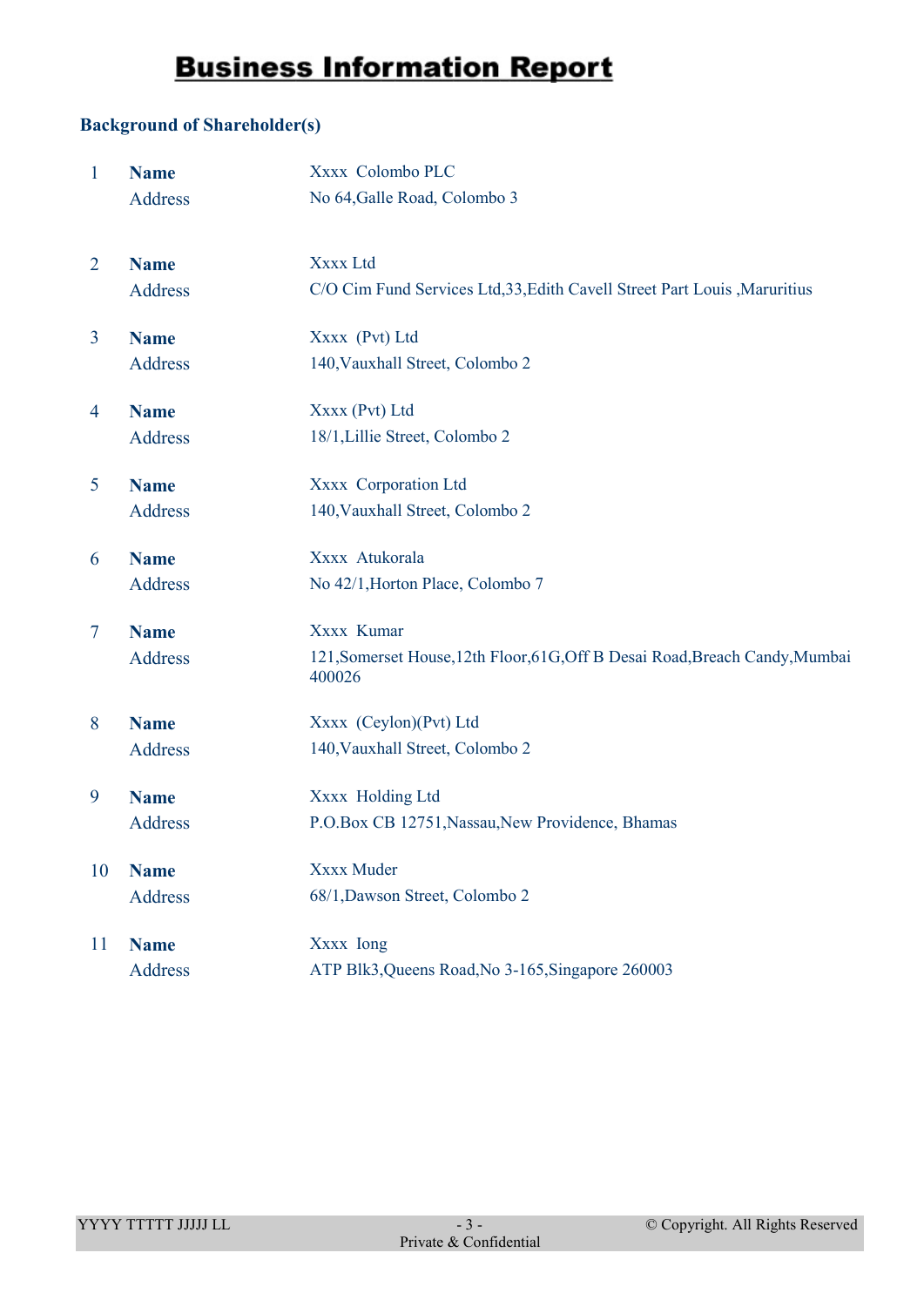#### **Directors / Principals**

| 1 | <b>Name</b>                | <b>XXXX Lovell</b>        |
|---|----------------------------|---------------------------|
|   | Designation                | Director                  |
|   | Date of Appointment        | 01-Nov-2011               |
|   | <b>Residential Address</b> | XXXX, Victoria, Australia |
|   | Nationality                | Australian                |
|   | National ID/Passport       | <b>XXXXX</b>              |
|   | N <sub>0</sub>             |                           |
| 2 | <b>Name</b>                | <b>XXXX</b> Samaratunga   |
|   | Designation                | Director                  |
|   | Date of Appointment        | 01-Nov-2011               |
|   | <b>Residential Address</b> | XXX, Maharagama           |
|   | Nationality                | Sri Lankan                |
|   | National ID/Passport       | <b>XXXX</b>               |
|   | No                         |                           |
| 3 | <b>Name</b>                | <b>XXXX Atukorala</b>     |
|   | Designation                | Director                  |
|   | Date of Appointment        | 11-Jul-2012               |
|   | <b>Residential Address</b> | XXX, Colombo 7            |
|   | <b>Nationality</b>         | Sri Lankan                |
|   | National ID/Passport       | <b>XXXX</b>               |
|   | N <sub>o</sub>             |                           |
| 4 | <b>Name</b>                | <b>XXXX</b> Ramachandra   |
|   | Designation                | <b>Director</b>           |
|   | Date of Appointment        | 12-Mar-2014               |
|   | <b>Residential Address</b> | XXX, Colombo 7            |
|   | Nationality                | Sri Lankan                |
|   | National ID/Passport       | <b>XXXX</b>               |
|   | N <sub>0</sub>             |                           |
| 5 | <b>Name</b>                | <b>XXXX Karunaratne</b>   |
|   | Designation                | Director                  |
|   | Date of Appointment        | 12-Mar-2014               |
|   | <b>Residential Address</b> | XXX, Dehiwala             |
|   | <b>Nationality</b>         | Sri Lankan                |
|   | National ID/Passport       | <b>XXX</b>                |
|   | N <sub>o</sub>             |                           |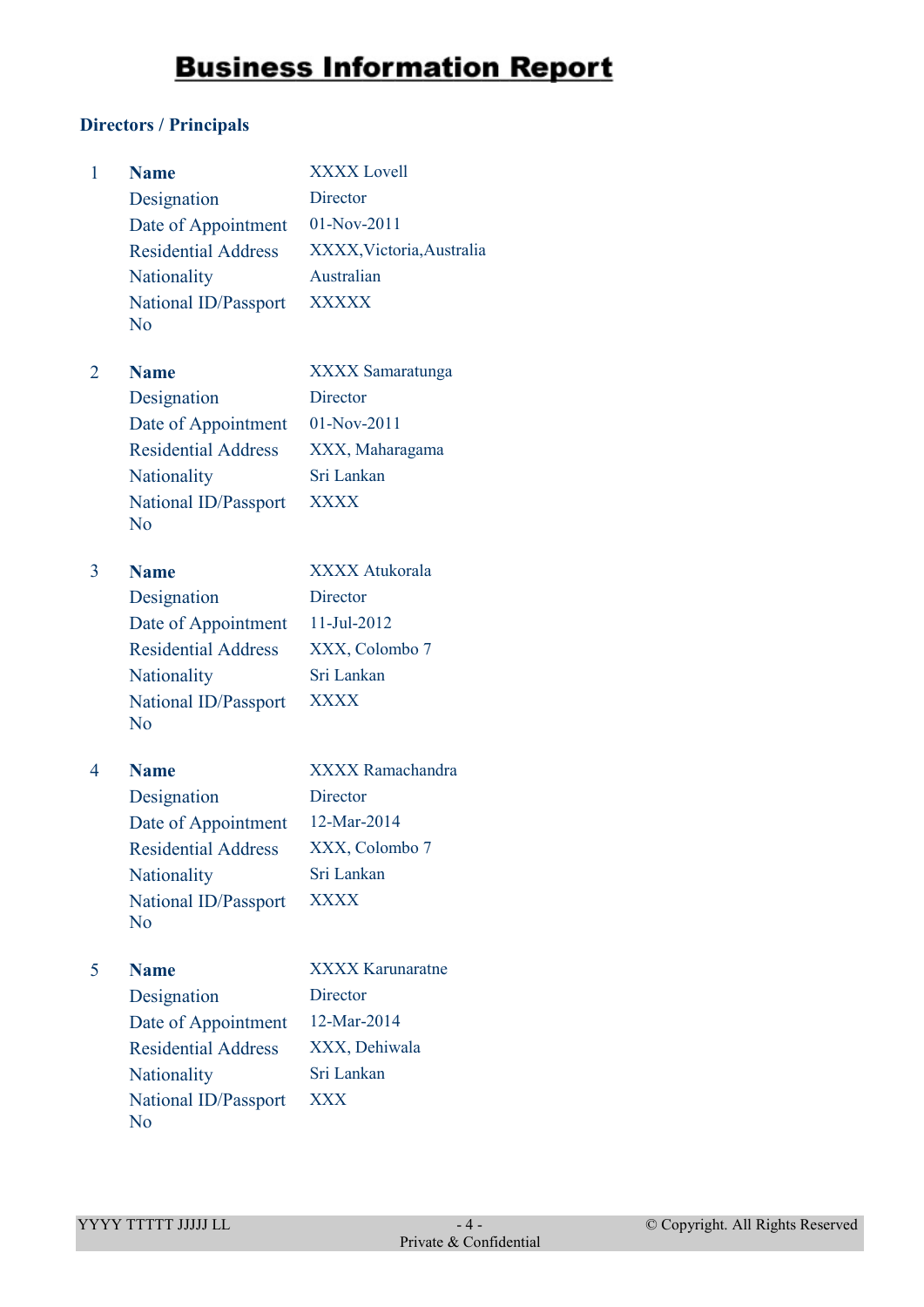| 6 | <b>Name</b>                | XXX Wickramasinghe        |
|---|----------------------------|---------------------------|
|   | Designation                | Director                  |
|   | Date of Appointment        | 31-Dec-2014               |
|   | <b>Residential Address</b> | XXXX, Colombo 5           |
|   | Nationality                | Sri Lankan                |
|   | National ID/Passport<br>No | <b>XXX</b>                |
| 7 | <b>Name</b>                | <b>XXXX Dewan</b>         |
|   | Designation                | Director                  |
|   | Date of Appointment        | 02-Nov-2015               |
|   | <b>Residential Address</b> | XXXXX, Singapore 259335   |
|   | Nationality                | Singaporean               |
|   | National ID/Passport<br>No | <b>XXX</b>                |
| 8 | <b>Name</b>                | <b>XXXX Thomas</b>        |
|   | Designation                | Director                  |
|   | Date of Appointment        | 12-Jul-2017               |
|   | <b>Residential Address</b> | XXXX, Alaska 99709, U.S.A |
|   | Nationality                | USA                       |
|   | National ID/Passport<br>Nο | <b>XXXX</b>               |

#### **Business Operations**

XXXX Company Limited was formerly known as YYYYY Co. Ltd. It was incorporated in 1961 and, operated as a Finance and Real estate development company. In 2011, Xxxx Colombo acquired majority stake in the company with a capital infusion of LKR 600Mn.

The company received a capital infusion of LKR 500 Mn from a private equity investor- xxxx II Ltd. As in April 2018, XXXX and xxxx II Ltd hold about 73% (81% voting rights) and 12%(13% voting rights) respectively in xxx. Initially, xxx was involved in real-estate development and financing. The company still has some of its old loan portfolio, which is completely in the NPA category. Presently, the company focuses on retail asset classes (vehicles loans/ leases/ hire purchase) and working capital finance.

| <b>Secretary</b>                          | Name: XXXX (Pvt) Ltd<br>Address: XXXX, Colombo 8 |
|-------------------------------------------|--------------------------------------------------|
| <b>Last Annual Returns</b><br><b>Date</b> | 2016                                             |
| <b>Imports From</b>                       | No Imports                                       |
| YYYY TTTTT JJJJJ LL                       | $Dmin$ $\alpha$ $\beta$ $Cmin$                   |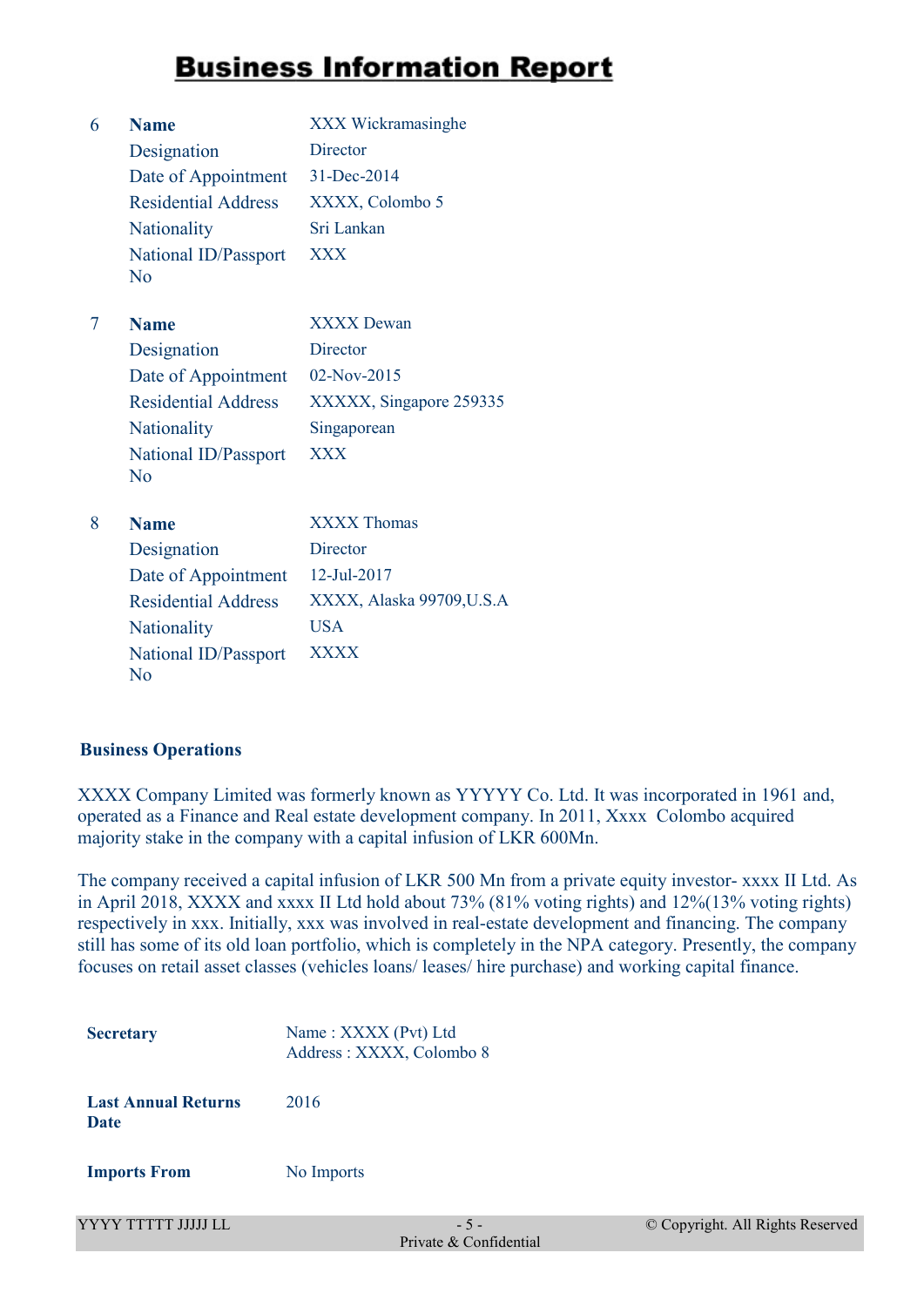| <b>Exports To</b>                                       | No Exports                              |
|---------------------------------------------------------|-----------------------------------------|
| <b>Payment Terms</b>                                    | Cash & Carry (Purchase)                 |
| <b>Listing on Stock</b><br><b>Exchange</b>              | N <sub>o</sub>                          |
| <b>Previous Address</b>                                 |                                         |
| <b>Address:</b><br><b>Date of Changes:</b>              | XXXXX Mawatha, Colombo 2<br>01-Apr-2013 |
| <b>Affiliates/Associates</b>                            |                                         |
| <b>Parent Company</b><br><b>Name</b><br>Holding $(\% )$ | <b>ABC Colombo PLC</b><br>91.91         |
| <b>Banker</b>                                           |                                         |
| Name                                                    | <b>ABC Colombo PLC</b>                  |
| Name                                                    | <b>ABC PLC</b>                          |
| <b>Auditor</b>                                          |                                         |
| Name<br><b>Address</b>                                  | Ernst & Young<br>XXXX, Colombo 10       |

#### FINANCIAL SUMMARY

| <b>NET WORTH</b>                                |                                         |                                |                                              |             | <b>LKR</b> in '000' |
|-------------------------------------------------|-----------------------------------------|--------------------------------|----------------------------------------------|-------------|---------------------|
| <b>Year Ended</b><br>31-Mar-2018<br>31-Mar-2017 | <b>Amount</b><br><b>XXXX</b><br>xxx 045 | <b>Change</b><br>44.72%<br>--- | 2 000 000<br>500 000<br>1 000 000<br>500 000 | 31-Mar-2017 | 31-Mar-2018         |
|                                                 |                                         |                                |                                              |             |                     |
| YYYY TTTTT JJJJJ LL                             |                                         |                                | © Copyright. All Rights Reserved<br>$-6-$    |             |                     |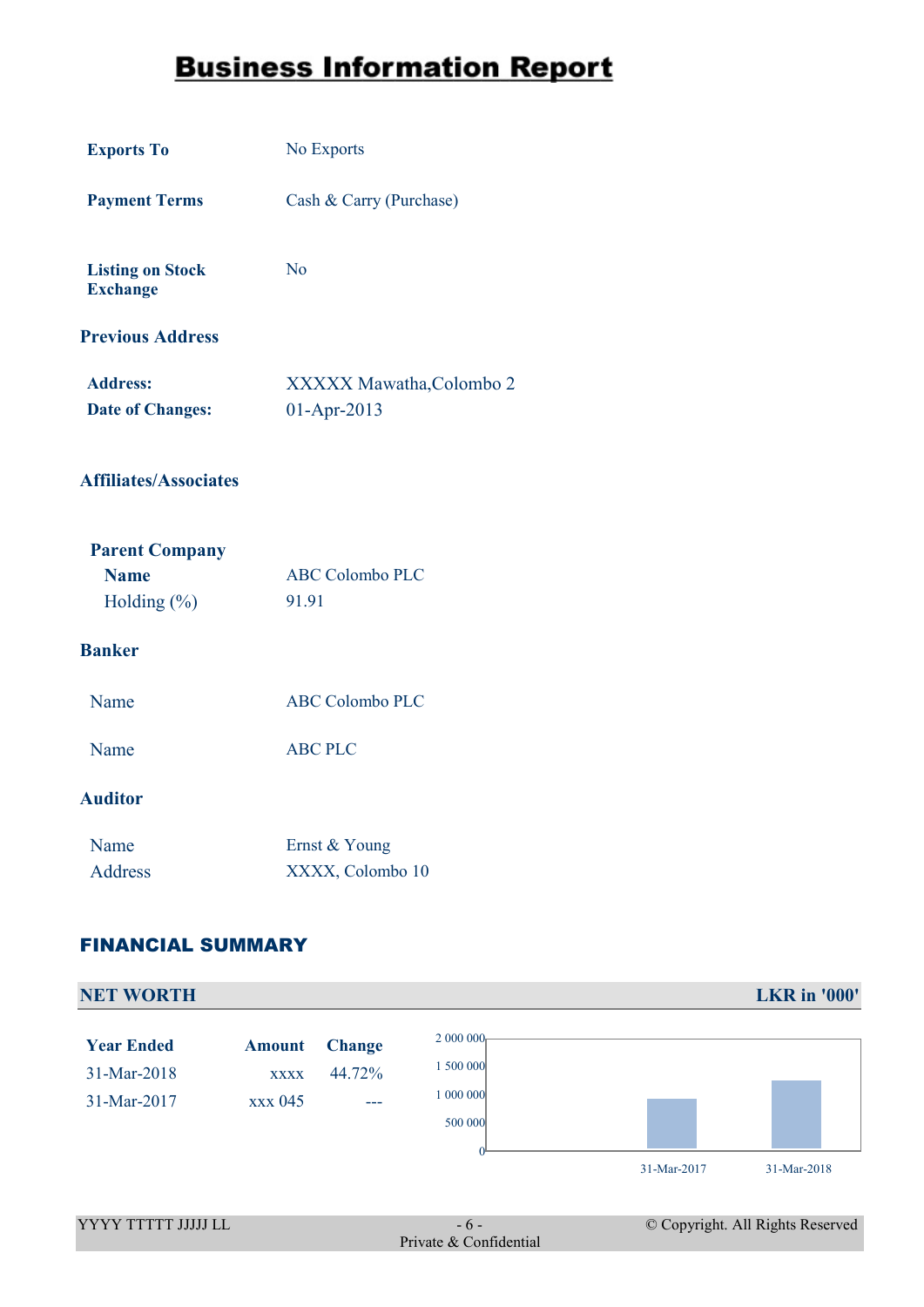

0

31-Mar-2017 31-Mar-2018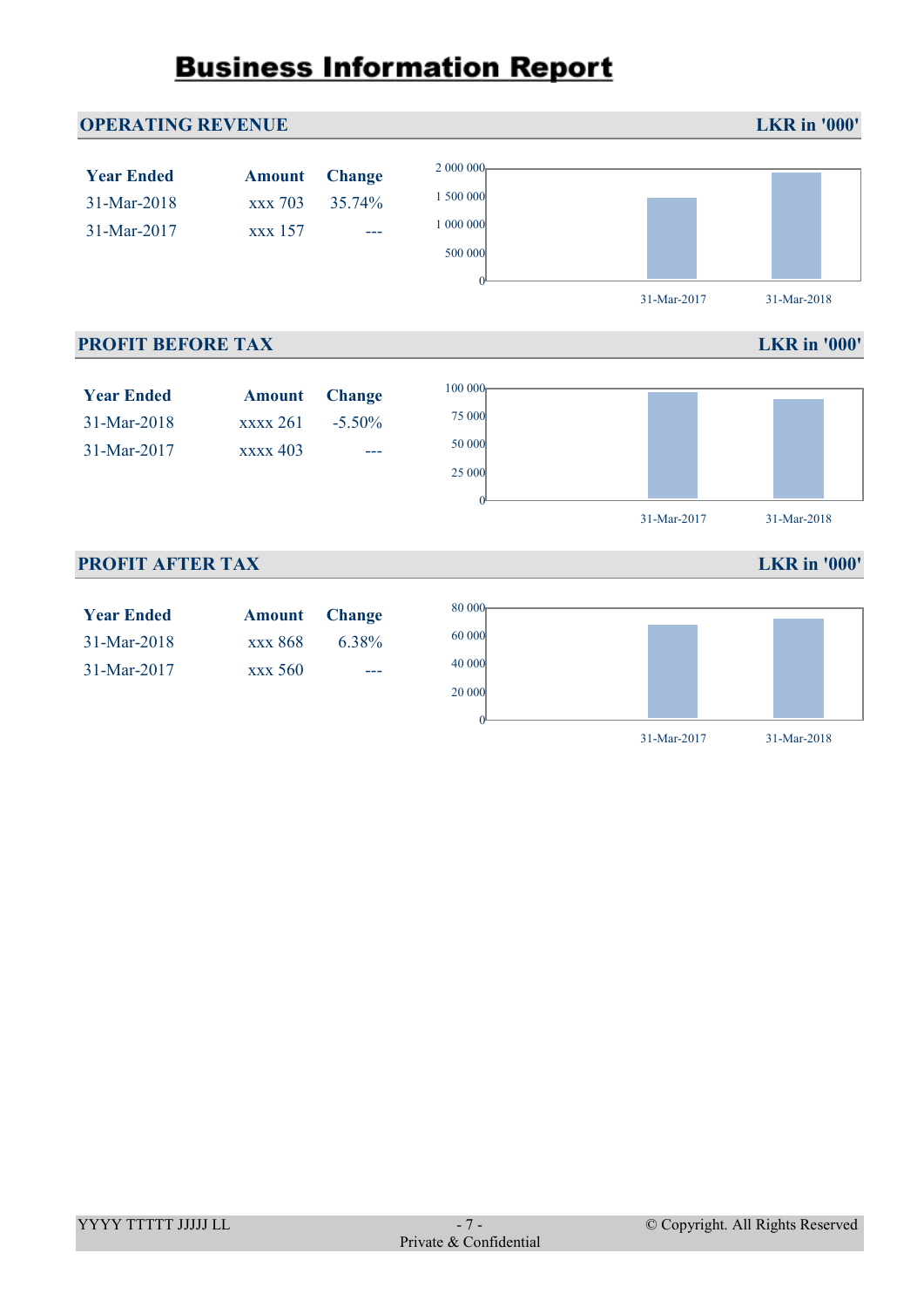#### **BALANCE SHEET**

| <b>For the Year Ending:</b>             | 31-Mar-2018    | 31-Mar-2017    |  |
|-----------------------------------------|----------------|----------------|--|
|                                         |                | (LKR in '000') |  |
| Period                                  | 12 months      | 12 months      |  |
| Type of Financials                      | Standalone     | Standalone     |  |
| <b>Account Type</b>                     | Audited        | Audited        |  |
| Source                                  | Others         | Others         |  |
|                                         |                |                |  |
| <b>SOURCES OF FUND</b>                  |                |                |  |
| <b>Net Worth</b>                        | xxxx .49       | xxx 045.04     |  |
| - Paid-up Equity Capital                | xxxx 047.60    | xxxx 987.47    |  |
| - Reserves & Surplus                    | xx 599.03      | xx 832.36      |  |
| - Accumulated Losses (-)                | $-xxxx 627.14$ | -xxx 774.79    |  |
|                                         |                |                |  |
| <b>TOTAL</b>                            | xxxx .49       | xxx 045.04     |  |
|                                         |                |                |  |
| <b>USES OF FUND</b>                     |                |                |  |
| <b>Net Fixed Assets</b>                 | xxx 039.64     | xxx 180.07     |  |
| Investments                             | xxx 828.42     | xxx 315.85     |  |
| <b>Deferred Tax Assets</b>              | xxx 272.86     | xxx 347.23     |  |
|                                         |                |                |  |
| <b>Current Assets, Loans &amp; Adv.</b> | xxx 601 658.72 | xxx 530 775.22 |  |
| - Short Term Loans And Advances         | xxx 452 656.90 | xxx 501 728.54 |  |
| - Cash & Bank Balance                   | xxx 695.21     | xxx 382.29     |  |
| - Other Assets                          | xx 402.06      | xx 087.69      |  |
| - Other Current Asset                   | xxx 904.55     | x 576.70       |  |
|                                         |                |                |  |
| Less: Current Liab. & Prov.             | x xxx 780.15   | x xxx 573.33   |  |
| - Other Current liabilities             | x xxx 780.15   | x xxx 573.33   |  |
|                                         |                |                |  |
| <b>Net Current Assets</b>               | xxx 878.57     | xxx 201.89     |  |
|                                         |                |                |  |
| <b>TOTAL</b>                            | xxxx .49       | xxx 045.04     |  |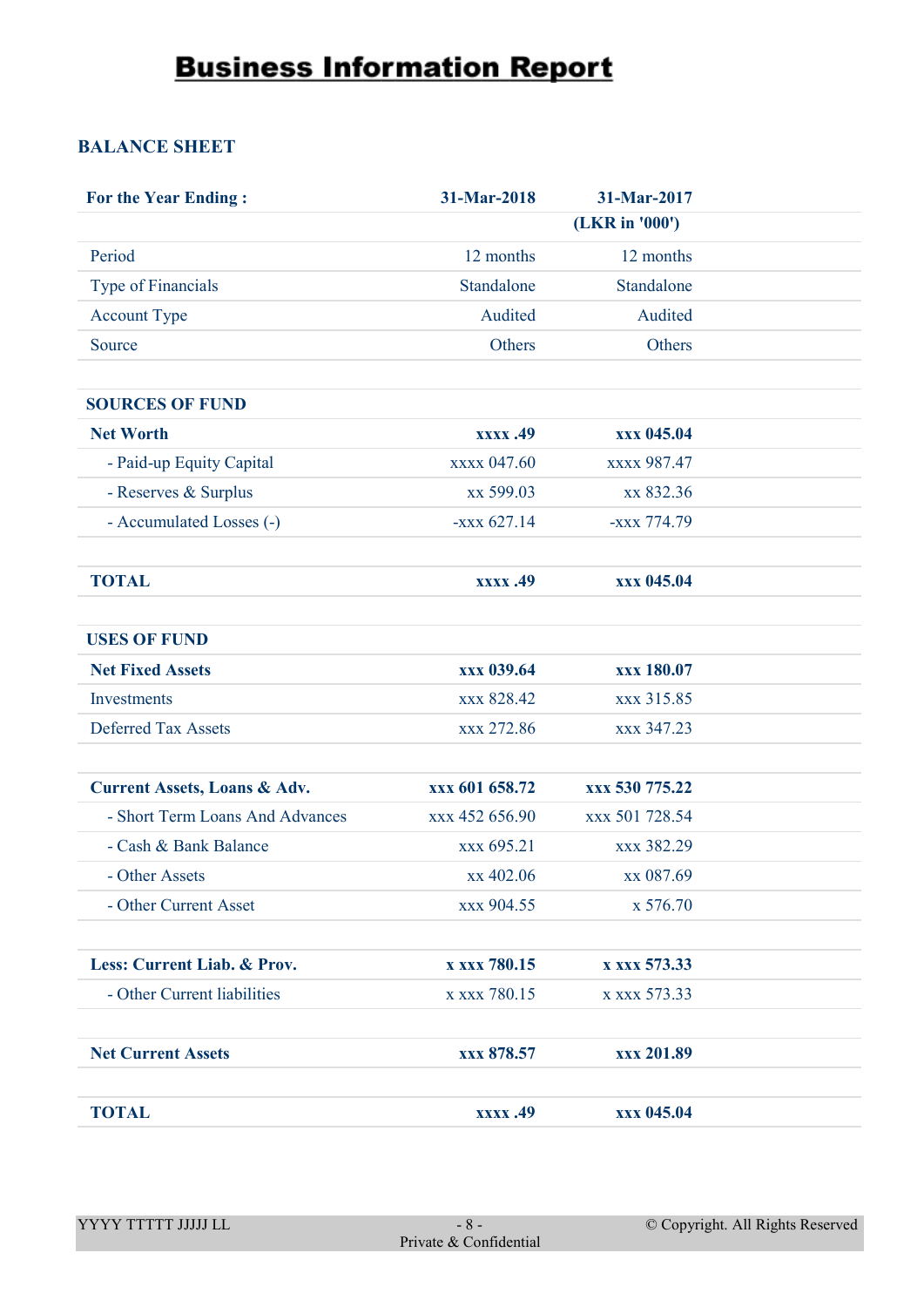#### **PROFIT & LOSS A/C**

| <b>For the Year Ending:</b> | 31-Mar-2018  | 31-Mar-2017  |                |
|-----------------------------|--------------|--------------|----------------|
|                             |              |              | (LKR in '000') |
| <b>INCOME</b>               | xxx x 864.28 | x xxx 682.92 |                |
| - Interest Earned           | x xxx 703.38 | x xxx 157.11 |                |
| - Commission Income         | xx 040.82    | xx 742.09    |                |
| - Other Income              | xx 120.08    | xx 783.72    |                |
|                             |              |              |                |
| <b>EXPENSES</b>             | xxxx 148.21  | x xxx 344.71 |                |
| - Interest Expended         | xxx 033.24   | xxx 528.24   |                |
| - Impairment Loss           | xxx 135.56   | xx 632.00    |                |
| - Staff Welfare Expenses    | xxx 344.84   | xxx 293.77   |                |
| - Amortization / Write-off  | x 426.46     | x 424.42     |                |
| - Other Operating Expenses  | xxx 208.11   | xxx 466.28   |                |
|                             |              |              |                |
| <b>PBDIT</b>                | xxx 716.07   | xxx 338.21   |                |
| Less: Financial Charges     | xx 321.69    | xx 952.62    |                |
|                             |              |              |                |
| <b>PBDT</b>                 | xxx 394.38   | xxx 385.59   |                |
| Less: Depreciation          | xx 133.08    | xx 982.47    |                |
|                             |              |              |                |
| <b>PBT</b>                  | xx 261.30    | xx 403.12    |                |
| Less: Tax Provision         | xx 392.52    | xx 842.47    |                |
|                             |              |              |                |
| <b>PAT</b>                  | xx 868.78    | xx 560.65    |                |

#### **COMMENTS**

\* The information provided in this report is largely based on the information procured from the subject's records file at company registry.

\* Operational information was confirmed by Mr. Upesh Somasekara, Executive of the subject, during the course of a telephonic interview.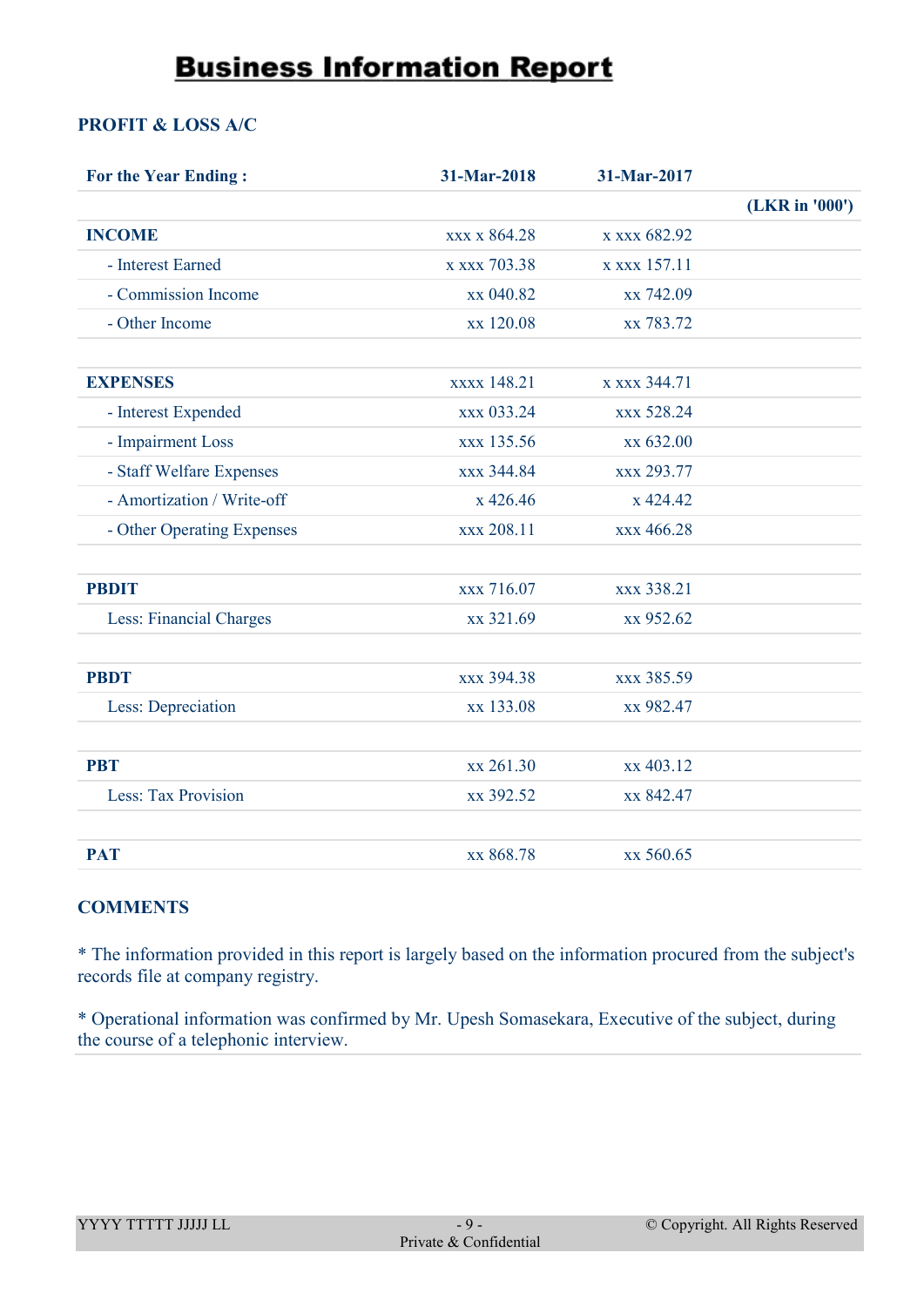#### **KEY RATIOS**

| <b>SOLVENCY RATIOS</b> | $31-Mar-2018$ | $31-Mar-2017$ |
|------------------------|---------------|---------------|
| <b>Current Ratio</b>   | l 06          | 1.03          |
| <b>Quick Ratio</b>     | 1.06          | 1.03          |

**Current Ratio** - A measure of short term solvency i.e. ability to meet the short term obligations by matching current assets against current liabilities. Ideal current ratio is 2 : 1 (2.0). However, a very high ratio indicates availability of idle cash and is not a good sign.

**Quick Ratio** - A measure of the amount of liquid assets available to offset current liabilities. The ratio is 1:1 (1.0), the business is said to be in a liquid condition. The larger the ratio, the greater the liquidity.

| <b>LEVERAGE RATIOS</b>          | $31-Mar-2018$ | 31-Mar-2017 |
|---------------------------------|---------------|-------------|
| Debt Ratio                      | 0.89          | 0.92        |
| Current Liabilities / Net Worth | 8.44          | 11 37       |
| Fixed Asset/Net Worth           | 0.17          | 0.26        |
| <b>Interest Coverage Ratio</b>  | 2.72          | 3.83        |

**Debt Ratio** - A ratio that indicates what proportion of debt a company has relative to its assets. A debt ratio of greater than 1 indicates that a company has more debt than assets. The debt ratio can help investors determine a company's level of risk.

**Debt Equity Ratio** - The debt-to-equity ratio is a measure of the relationship between the short term & long term debts and the capital contributed by shareholders. A ratio of 1:1 is usually considered to be satisfactory ratio.

**Current Liabilities /Net Worth** - This ratio indicate the amount due to creditors within a year as a percentage of the owners or stockholders investment. The smaller the net worth, larger the liabilities, resulting in less security for creditors.

**Fixed Asset/ Net Worth** - The ratio indicates the extent to which shareholder's funds are invested into the fixed assets. If this ratio is unusually large, a company may be overinvested in fixed assets and vice versa if it is small it may limit the company's ability to produce profits. A ratio of .75 or higher is usually undesirable.

**Interest Coverage Ratio** - A ratio used to determine how easily a company can pay interest on outstanding debt. It measures the margin of safety for the lenders. The higher the number, more secure the lender is in respect of periodical interest.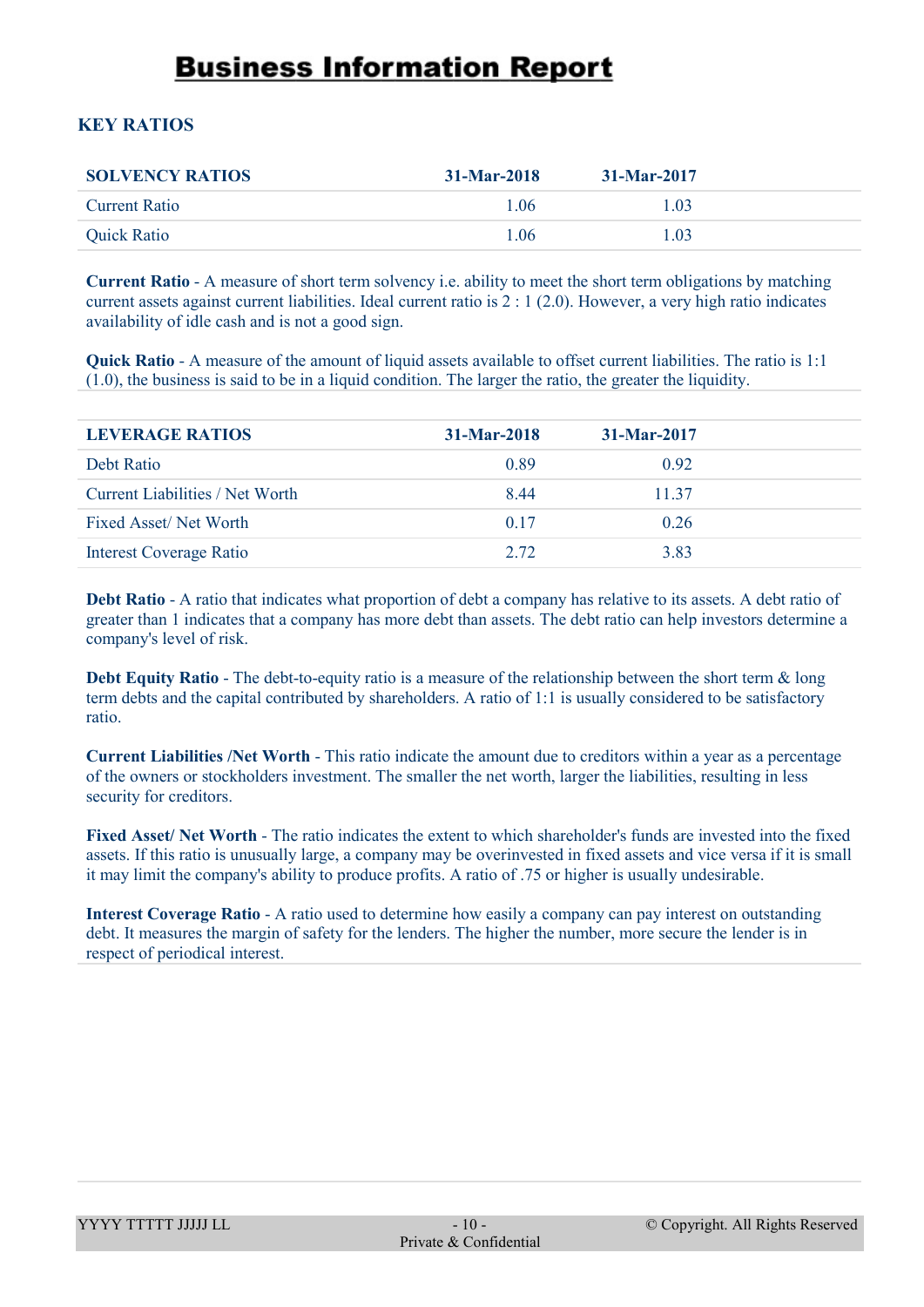| <b>PROFITABILITY RATIOS</b> | $31-Mar-2018$ | $31-Mar-2017$ |  |
|-----------------------------|---------------|---------------|--|
| Return on Total Assets      | 0.64          | 0.67          |  |
| Return On Equity            | 6.09          | 8.28          |  |

**Operating Profit Margin** - The operating profit margin ratio is a measure of overall operating efficiency of a company. It is expressed as a percentage of sales and shows the efficiency of a company for controlling the costs and expenses associated with business operations.

**Net Profit Margin** - Net Profit Margin ratio is calculated by dividing net profit by operating income. It measures how much out of every unit of sales a company actually earns profit. The higher the ratio the better.

**Return on Total Assets** - The Return on Assets of a company determines its ability to utilize the Assets employed in the company efficiently and effectively to earn a good return. The greater a company's earnings in proportion to its assets the more effectively that company is said to be using its assets.

**Return on Equity** - Return on equity measures the return on the ownership interest of the common stock owners. It measures a firm's efficiency at generating profits from every unit of shareholders' equity.

#### ECONOMIC OUTLOOK

(Sri Lanka)

The International Monetary Fund (IMF) forecasts Sri Lankan economy to rebound in 2017 and accelerate in 2018, despite the lower than expected 3.8 percent GDP growth registered in the first quarter of 2017.

The economy is projected to grow by 4.7 percent in 2017 and marginally exceed 5.0 percent growth in the medium term, driven by private consumption and investment.

However the report adds that the impact of past currency depreciation and the rise in the Value Added Tax rate will increase inflation in 2017 despite downward pressure from low international commodity prices.

The IMF has attributed the slow growth at the early part of the year to the lingering effect of drought which significantly contracted agricultural output.

"The Fund-supported program is back on track with the second review just completed," Ranil Salgado, chief of the Regional Studies Division, Asia and Pacific Department of the IMF told Lanka Business Online.

"The program's objective is to promote macroeconomic stability while strengthening Sri Lanka's external resilience in a more challenging global economy." The IMF says it also expects the new Inland Revenue Act to be consistent with the IMF staff recommendations and would support fiscal consolidation by making tax system more efficient and equitable.

The fiscal deficit is projected to fall to 5.0 percent of GDP for 2017 due to the implementation of revenue

Standard & Poor's said that government investment was a key factor underpinning economic growth; it affirmed Sri Lanka's B+ rating, but cut the outlook to negative from stable. At the time, S&P said it expected real per capital GDP growth of 5.5 percent over 2016-19, which it estimated was equivalent to 6.2 percent real GDP growth.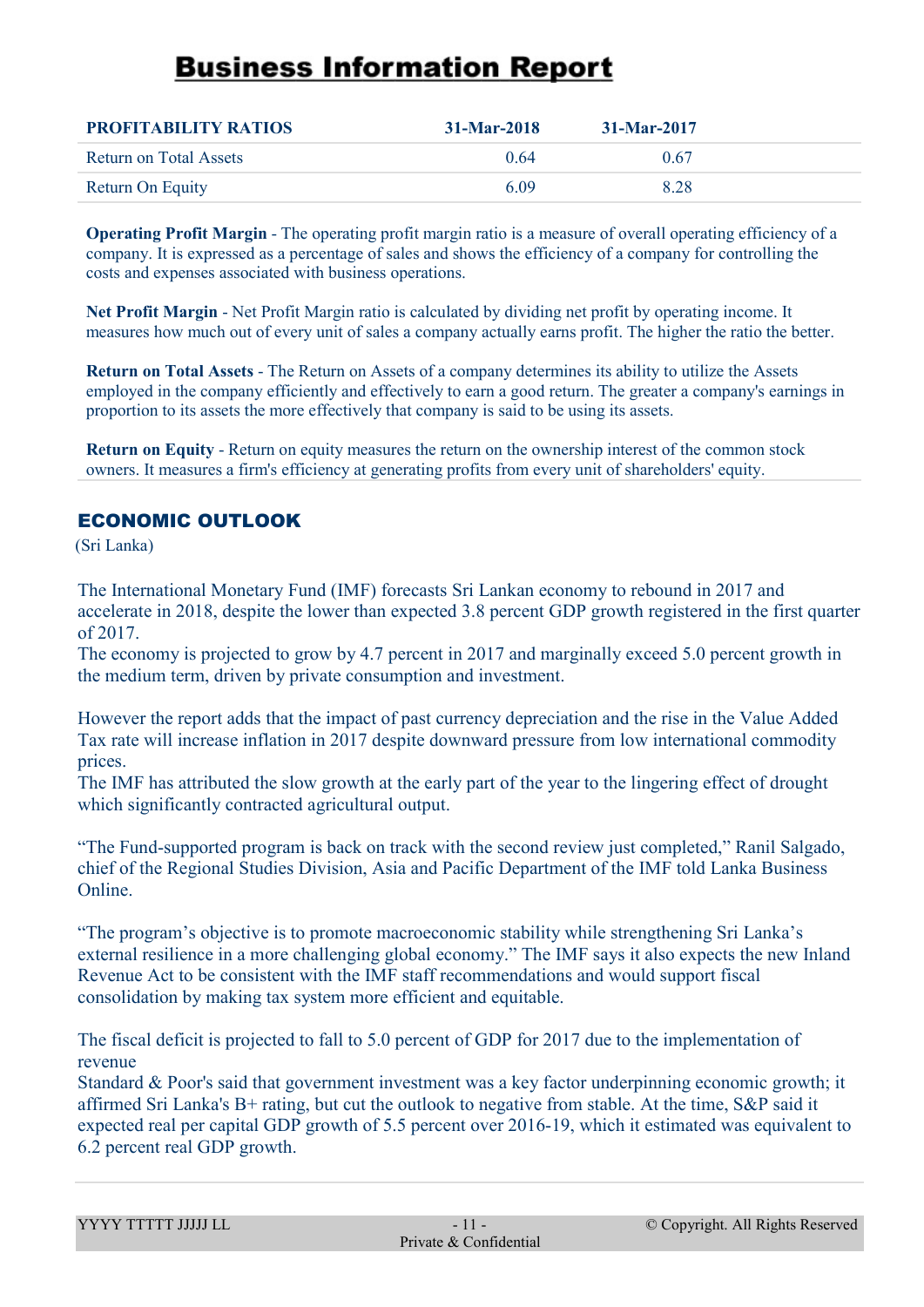Sri Lanka has one of the lowest tax-to-GDP ratios in the world and creating jobs for the bottom 40% has become a challenge.

The top personal income tax rate is 24 percent, and the top corporate tax rate is 28 percent. Other taxes include a value-added tax. The overall tax burden equals 10.7 percent of total domestic income.

The value of exports and imports taken together equals 48 percent of GDP.

The average applied tariff rate is 5.3 percent. Investment in some sectors of the economy is restricted, and state-owned enterprises distort the economy.

The financial sector remains underdeveloped. Nonperforming loans remain a problem in the banking system, and the allocation of credit is subject to state influence.

The strategic development plan of Sri Lanka Tourism strives for 1.5 million visitors in total (130,000 from Germany) in 2014, 2.5 million in 2016 and 4 million in 2020. At the same time the tourism related employment is supposed to increase from 125,000 in 2010 to 500,000 by 2016, tourism based industry and services are to be expanded and the economic benefits of tourism shall be distributed to a larger cross section of the society.

The export earnings have contracted by 4 per cent (on top of a 3.4 per cent contraction in 2015) and FDI inflows have continued to contract by 37 per cent (adding to the 41 per cent contraction in 2015). On a more positive note, trade deals with both India and China — expected to be signed in 2017 — may help boost investor confidence.

Sri Lanka's meandering economic progress received a boost in November 2016 with the announcement of the proposed 2017 budget. Under the watchful eye of the IMF, reversing flagging revenue collection is finally the centerpiece for fiscal consolidation after more than a year of policy disarray. The revenue reforms include a sharp jump in the value-added tax rate from 11 to 15 per cent, which will draw more people into personal income tax thresholds, and new taxes on capital gains and property.